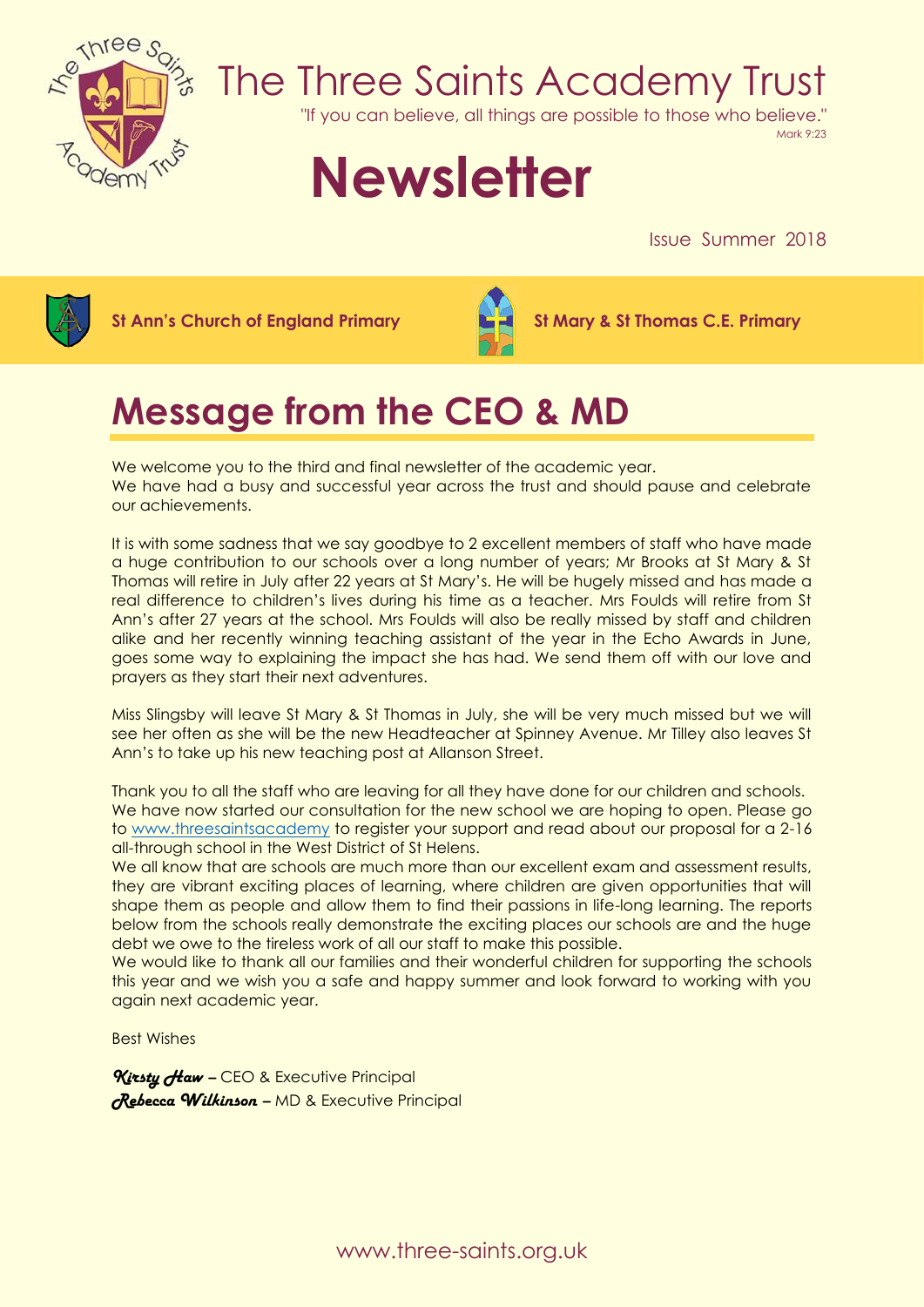

### **News from St Mary & St Thomas** *Believe, Achieve, Shine*

#### **SIAMS INSPECTION**

We were very pleased to have been awarded 'Outstanding' in all areas in our SIAMS inspection which took place earlier this term. Here is an excerpt from the report: '…school leaders ensure that every child has the opportunity to flourish within the context of a distinctively Christian setting. This is borne out by excellent academic standards, exemplary behaviour and the positive, personal development of pupils. Christian values are observed in action through constructive, professional relationships.' Well done to all involved.

#### **Fun Day**

We have once again celebrated our Fun Day this term and it was bigger and better than ever. We had a range of activities for the children and families to part in including the inflatable assault course and 'Beat the Knight' which proved to be very popular. Thank you to our families that came to support us and raise funds for our school.



**End of year trips**

The pupils have thoroughly enjoyed our end of year trips which have included: 'Playdays' for Nursery pupils; 'Windmill Farm' for Reception; 'Imagine That' for Y1&2, Manchester Museum of Science& Industry for Y3; 'Rock 'N' River' for Y4&5 and 'Castle Howard Bushcraft' for Y6 pupils. All pupils have thoroughly enjoyed their end of year trips.



#### **Change for Life Week**

This term we have held our very own Change for Life week which focussed on promoting health and wellbeing for all of our pupils and families. We managed to pack a lot into the week and the pupils talked about it afterwards for weeks! Here is a taster of what we got up to…



We invited the Healthy Living team into school to work with our classes- here they are working with Nursery on an 'Sow, grow an Eat' session. They also worked with KS2 pupils on different activities.

We used 'Military Style Education' to put our pupils through their paces and this physical day included zorbing, soccer darts and many more activities to show how exercise can be fun and something to enjoy with friends.



#### **KS2 Confirmation**

We would like to say congratulations to Nikitta, Abbie and Bradley from KS2 who were confirmed at St Thomas' Church, Ashton in July after completing their confirmation courses.

#### **Y4 'Archbishop of York Leadership' Award**

This year Y4 have completed the 'Archie' award which is designed to promote leadership skills in pupils and designed to get them involved in the local community. Y4 helped St Thomas' Church, Eccleston to host their very first summer fayre.